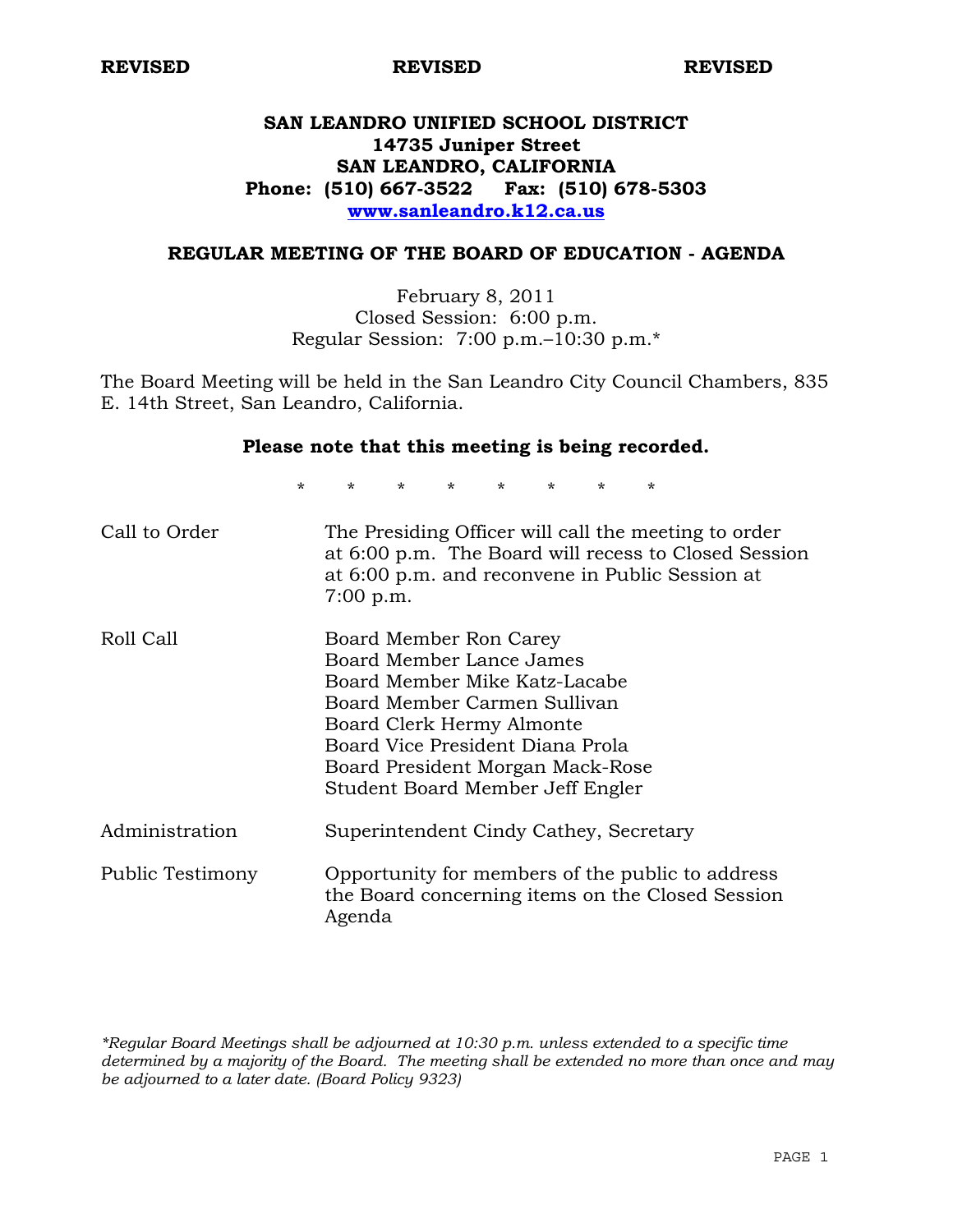Prior to the Public Session, the Board will meet in Closed Session pursuant to Education Code Sections 35146 and 48918(c), and Government Code Sections 54957, 54957.6, and 54956.9.

- a) Student Expulsions
- b) Conference with Labor Negotiator

| Report Closed<br>Session Action | Motion __________ Second __________ Vote ________ |                                                                                                                                                                                                                                                                                                                                                                                                                                                                                                                                                                                                                                                                                                                                                                                                                                                                                                                                                                                                                        |
|---------------------------------|---------------------------------------------------|------------------------------------------------------------------------------------------------------------------------------------------------------------------------------------------------------------------------------------------------------------------------------------------------------------------------------------------------------------------------------------------------------------------------------------------------------------------------------------------------------------------------------------------------------------------------------------------------------------------------------------------------------------------------------------------------------------------------------------------------------------------------------------------------------------------------------------------------------------------------------------------------------------------------------------------------------------------------------------------------------------------------|
| Pledge of Allegiance            |                                                   |                                                                                                                                                                                                                                                                                                                                                                                                                                                                                                                                                                                                                                                                                                                                                                                                                                                                                                                                                                                                                        |
| Approve Agenda                  |                                                   | Approve the Regular Meeting Agenda of February 8, 2011                                                                                                                                                                                                                                                                                                                                                                                                                                                                                                                                                                                                                                                                                                                                                                                                                                                                                                                                                                 |
|                                 | Motion __________ Second __________ Vote ________ |                                                                                                                                                                                                                                                                                                                                                                                                                                                                                                                                                                                                                                                                                                                                                                                                                                                                                                                                                                                                                        |
| Legal Statement                 | 54954.2(a)                                        | Members of the audience who wish to address the<br>Board are asked to complete the yellow card available at<br>the entrance and submit it to the Board's Administrative<br>Assistant. Speakers who have completed the card will be<br>called when the item is reached on the agenda or, for<br>non-agenda items, during the Public Testimony. Cards<br>are to be turned in before the item is reached on the<br>agenda. Please note that this meeting is being recorded.<br>State law prohibits the Board of Education from taking<br>any action on or discussing items that are not on the<br>posted agenda except to A) briefly respond to statements<br>made or questions posed by the public in attendance; B)<br>ask questions for clarification; C) provide a reference to a<br>staff member or other resource for factual information in<br>response to the inquiry; or D) ask a staff member to<br>report back on the matter at the next meeting and/or put<br>it on a future agenda. (Government Code Section |

## **PRESENTATION**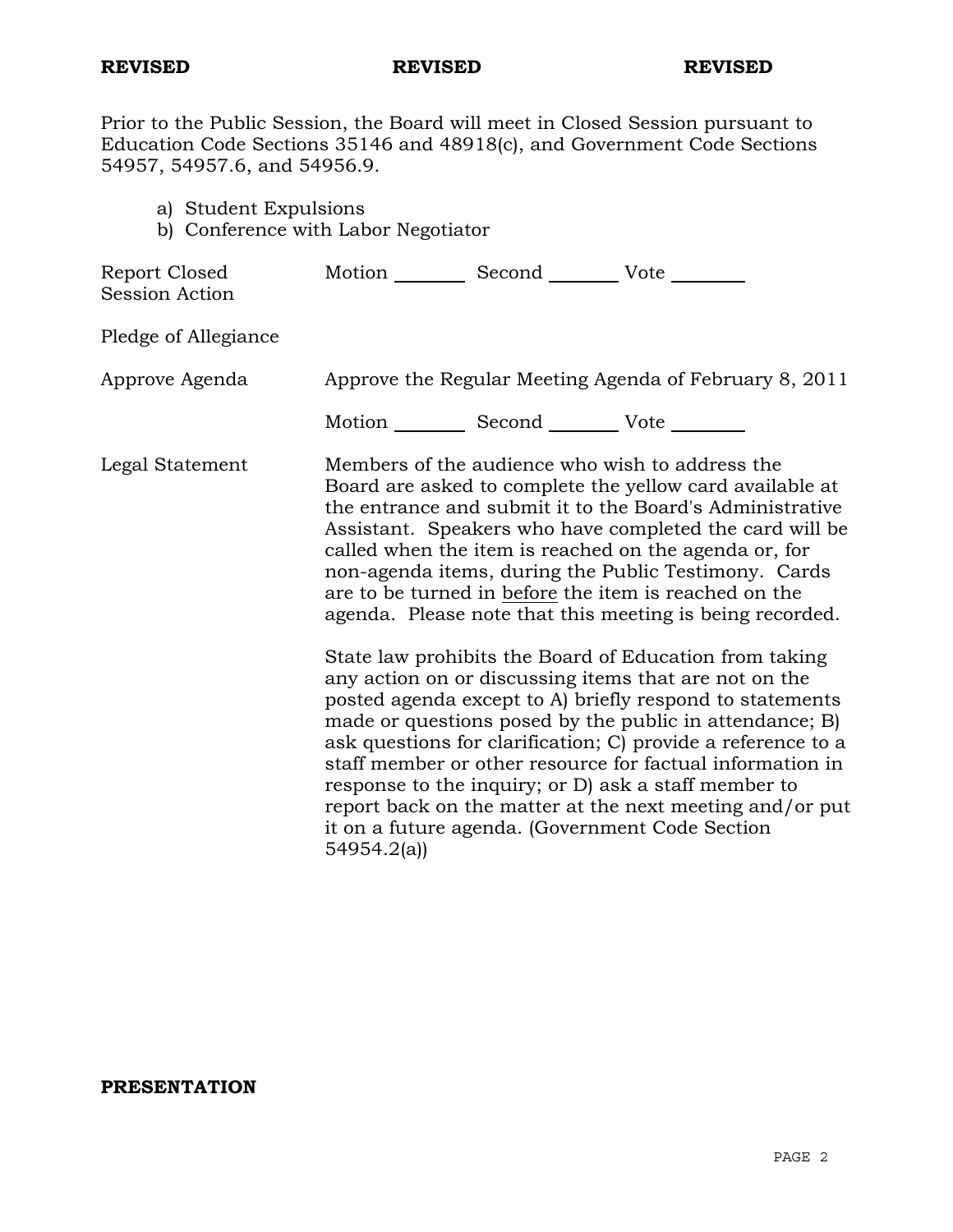**7:00-7:10 p.m.** \* Special Commendation - National Board Certified Teacher

> The Board of Education and Superintendent will present a special commendation plaque recognizing Alane Paul Castro as a National Board Certified Teacher.

 A voluntary assessment program designed to develop, recognize and retain accomplished teachers, National Board Certification is achieved through a performancebased assessment that typically takes one to three years to complete. While state licensing systems set basic requirements to teach in each state, National Board Certified Teachers have successfully demonstrated advanced teaching knowledge, skills and practices.

## **DISTRICT GOAL#5: Ensure Safe and Well Maintained Facilities**

- **7:10-7:40 p.m.** \* Debbie Wong, Interim Asst. Superintendent, Educational Services, and Song Chin-Bendib, Asst. Superintendent, Business and Operations, will present a facilities project plan for:
	- The use of portable classrooms for a grades  $7-12$ alternative educational option at Lincoln High School
	- Demolition of an old non-compliant building
	- Modification to existing facilities to accommodate alternative programs

## Educational Services

| $3.1-CF$                  | <b>Staff Recommendation:</b> |        |                                                          |
|---------------------------|------------------------------|--------|----------------------------------------------------------|
| <b>Facilities Project</b> |                              |        | The Board will discuss and consider approving the        |
| Plan for                  |                              |        | Facilities Project Plan for Alternative Educational      |
| Alternative               |                              |        | options, including two portables and the impact to other |
| Educational               | existing facilities.         |        |                                                          |
| Options                   |                              |        |                                                          |
|                           | Motion                       | Second | Vote                                                     |

## **7:40-8:40 p.m.** Budget Update

The Assistant Superintendent Business & Operations,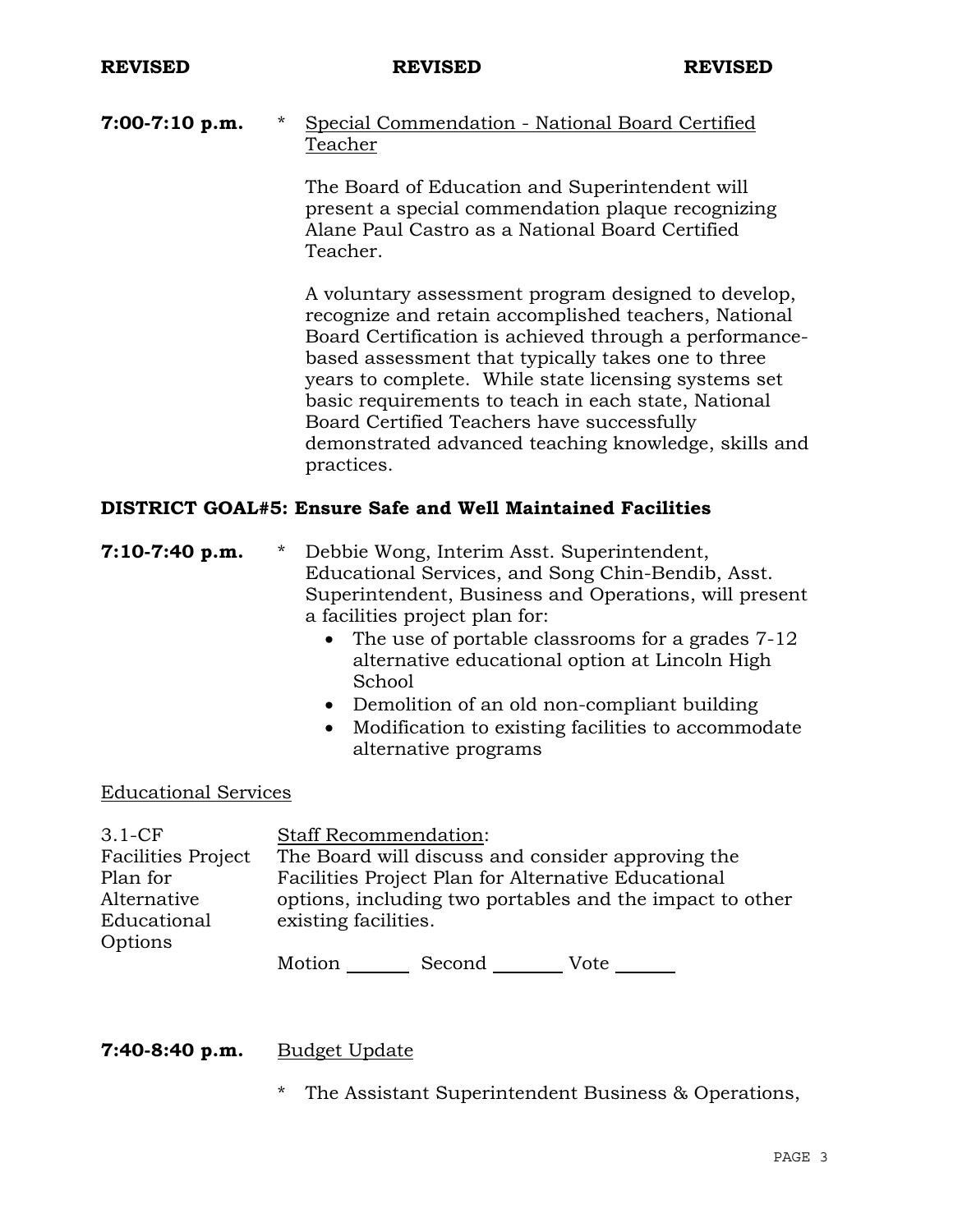Song Chin-Bendib, will give a presentation to recap information about the Governor's Proposed Budget and its impact on San Leandro Unified School District. Additionally, there will be a summary of what the Finance Committee discussed, reviewed and recommended from the meeting on February 3, 2011. Other items to be shared at this meeting are: updated Tier III funds for 2009-10, 2010-11, 2011-12 and 2012-13; Board approved budget cuts for 2011-12; and other relevant fiscal information.

## **8:40-8:50 p.m. PUBLIC TESTIMONY ON NON-AGENDA ITEMS**

Members of the audience, who wish to address the Board, please complete the yellow card available at the entrance and submit it to the Board's Administrative Assistant. Cards are to be turned in before the item is reached on the agenda.

## **8:50-9:20 p.m. REPORTS**

 Correspondence Student Board Member Report Union Representative Reports Superintendent's Report Board Committee Reports

- City/District Liaison
- Facilities/Technology
- Finance

Board Representatives' Reports

Eden Area Regional Occupational Program

## **9:20-9:30 p.m. CONSENT ITEMS**

These items are considered routine and may be enacted by a single motion. At the request of any member of the Board, any item on the consent agenda shall be removed and given individual consideration for action as a regular agenda item.

### General Services

| $1.1-C$               | <b>Staff Recommendation:</b>                     |  |  |
|-----------------------|--------------------------------------------------|--|--|
| Approval of Minutes – | Approve the minutes of the special Board meeting |  |  |
| January 18, 2011      | held on January 18, 2011.                        |  |  |
|                       | Second<br>Motion<br>Vote                         |  |  |
| $1.2 - C$             | <b>Staff Recommendation:</b>                     |  |  |
| Approval of Minutes – | Approve the minutes of the regular Board meeting |  |  |
| January 25, 2011      | held on January 25, 2011.                        |  |  |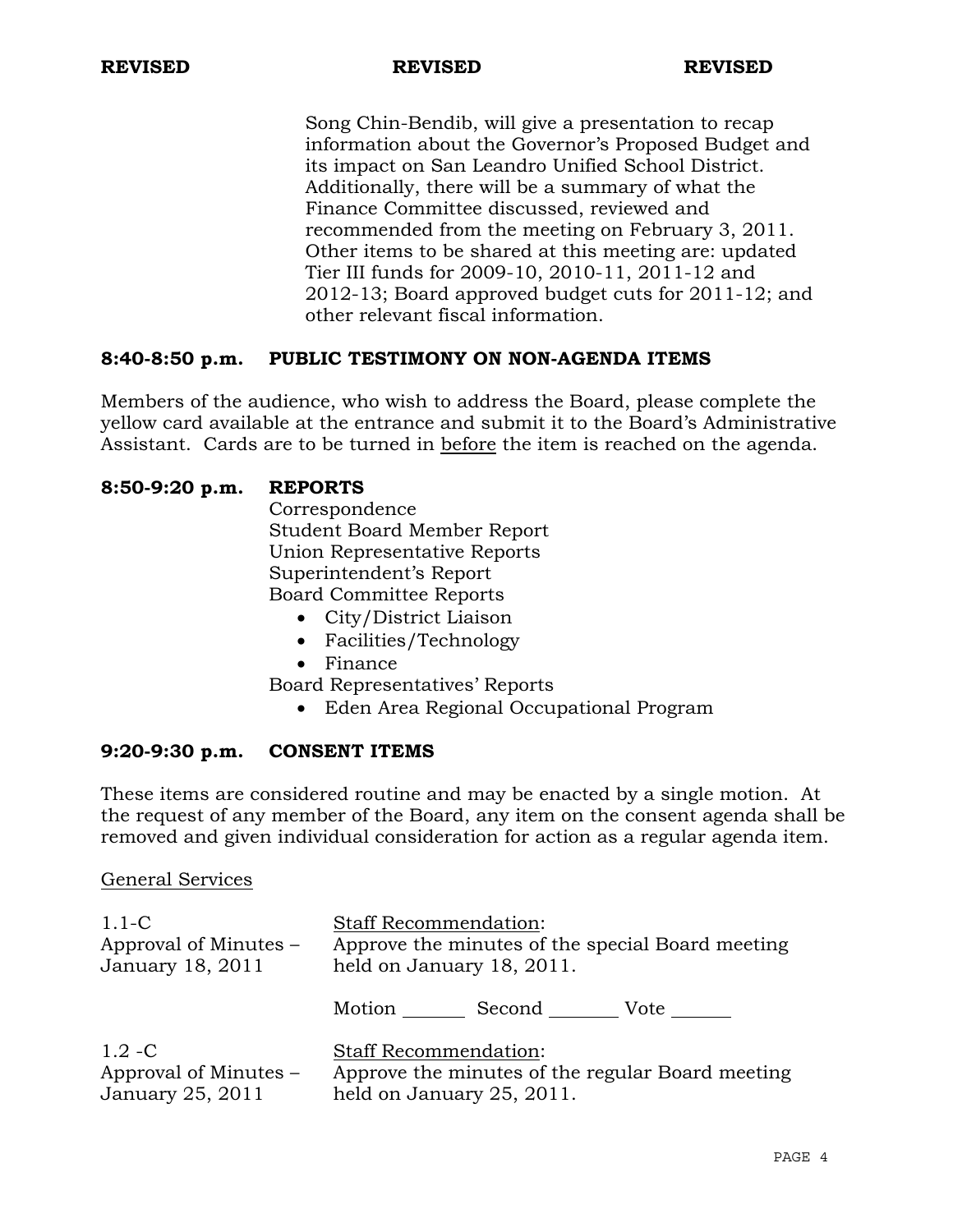|                                                        |                                                                                                               | Motion _________ Second __________ Vote _______                                                                                                               |                                                                                                                                                      |
|--------------------------------------------------------|---------------------------------------------------------------------------------------------------------------|---------------------------------------------------------------------------------------------------------------------------------------------------------------|------------------------------------------------------------------------------------------------------------------------------------------------------|
| $1.3 - C$<br>Approval of Minutes –<br>February 1, 2011 | <b>Staff Recommendation:</b><br>Approve the minutes of the special Board meeting<br>held on February 1, 2011. |                                                                                                                                                               |                                                                                                                                                      |
|                                                        |                                                                                                               | Motion _________ Second __________ Vote _______                                                                                                               |                                                                                                                                                      |
| Human Resources                                        |                                                                                                               |                                                                                                                                                               |                                                                                                                                                      |
| $2.1-C$<br>Acceptance of<br>Personnel Report           | <b>Staff Recommendation:</b>                                                                                  | Accept Personnel Report as submitted.                                                                                                                         |                                                                                                                                                      |
|                                                        |                                                                                                               | Motion _________ Second __________ Vote _______                                                                                                               |                                                                                                                                                      |
| <b>Educational Services</b>                            |                                                                                                               |                                                                                                                                                               |                                                                                                                                                      |
| $3.1-C$<br>Acceptance of<br>Donations                  | Staff Recommendation:<br>follows:                                                                             |                                                                                                                                                               | Approve the acceptance of gifts to the District as                                                                                                   |
|                                                        | Roosevelt Elementary School<br>$\bullet$                                                                      | \$250 to the Helen Ross Scholarship from<br>Shauna Lazazzera Rockson<br>\$185 from Robyn Liebler through the Wells<br>Fargo Educational Matching Gift Program |                                                                                                                                                      |
|                                                        | $\bullet$<br>Campaign                                                                                         | <b>Washington Elementary School</b><br>\$43.35 from the United Way Bay Area                                                                                   |                                                                                                                                                      |
|                                                        | Bancroft Middle School<br>College, Oakland<br>Family                                                          | 2 music stands from Camilla Pember                                                                                                                            | 500 school bags filled with supplies from K to<br>\$500 for classroom supplies from the Vedanthi                                                     |
|                                                        | John Muir Middle School                                                                                       | \$462 for a Special Education Grant from                                                                                                                      | Philanthropic Ventures Foundation, Oakland                                                                                                           |
|                                                        | San Leandro High School<br>Bigler<br>$\bullet$                                                                |                                                                                                                                                               | \$100 for the school library from Nancy and Bill<br>Business clothing (12 suits, 6 shirts, 3 sports<br>jackets) donated by Rosemarie Hargrave to the |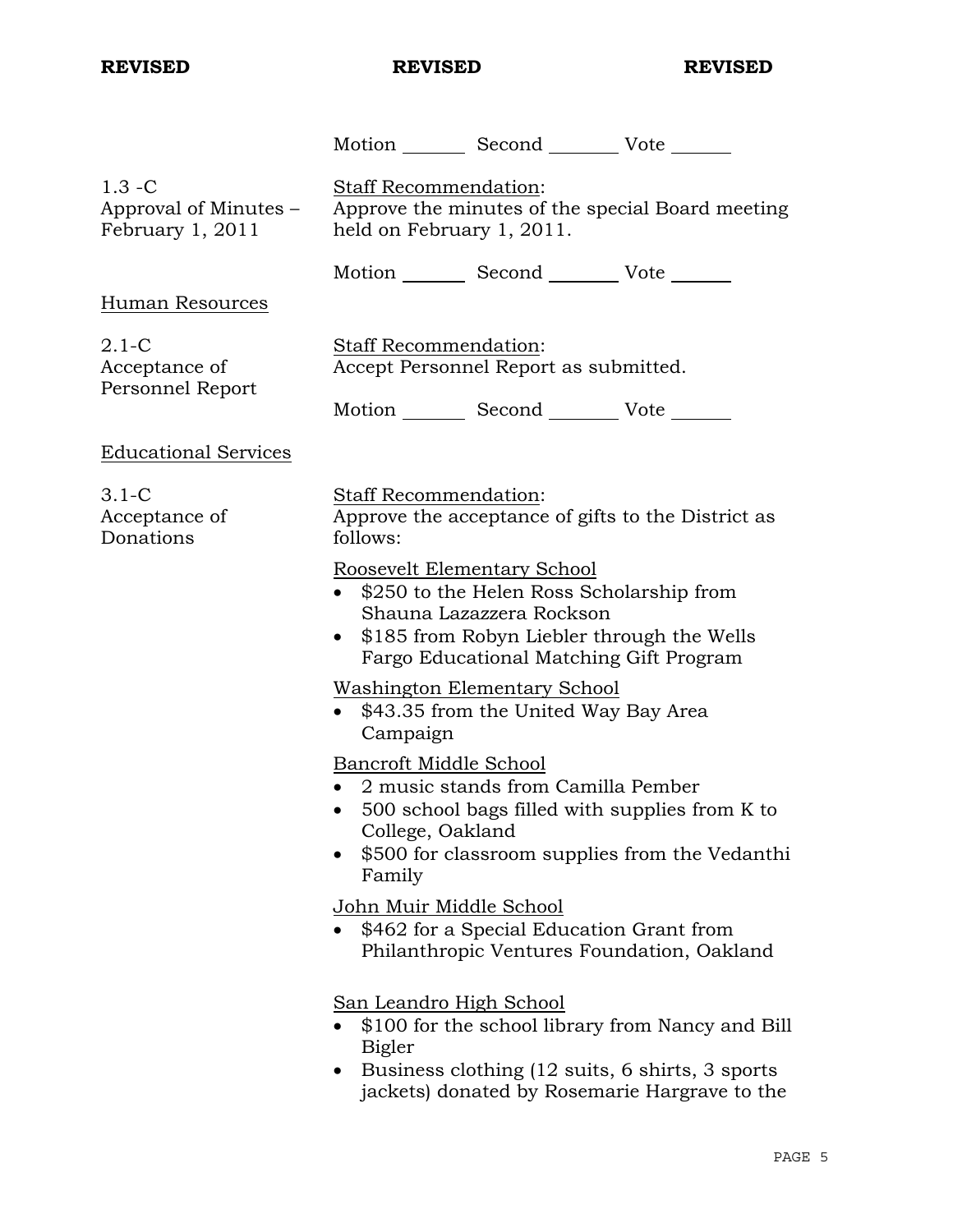Staff Recommendation:

Staff Recommendation:

(Part II).

SLAM Academy, for students to dress up for film productions

Approve the 2010-2011 Consolidated Application (ConApp) for Funding Categorical Aid Programs

Motion Second Vote

Motion Second Vote

Motion Second Vote

Approve contract between San Leandro Unified School District and Sylvan Learning Center for Mathematics Intervention for Roosevelt School

3.2 -C 2010-2011 Consolidated Application (ConApp) for Funding Categorical Aid Programs (Part II)

3.3-C

Contract between San Leandro Unified School District and Sylvan Learning Center for **Mathematics** Intervention for Roosevelt School

## 3.4-C

Consultant Contract Agreement between the San Leandro Unified School District and Theresa Vidaurri for the 2010-2011 School Year at Lincoln High School

## 3.5-C

Contract between San Leandro Unified School District and Kaster Productions for Student Leadership Workshop at San Leandro High School

Staff Recommendation:

Approve the consultant contract agreement between the San Leandro Unified School District and Theresa Vidaurri for parent education workshops for the 2010-2011 School Year at Lincoln High School.

Motion Second Vote

Staff Recommendation:

Approve contract between San Leandro Unified School District and Kaster Productions for Student Leadership Workshop at San Leandro High School.

Motion Second Vote

3.6-C

Contract between San Leandro Unified School District and Keith Walters for Gang Counseling at John

## Staff Recommendation:

Approve the contract between San Leandro Unified School District and Keith Walters for Gang Counseling at John Muir Middle School.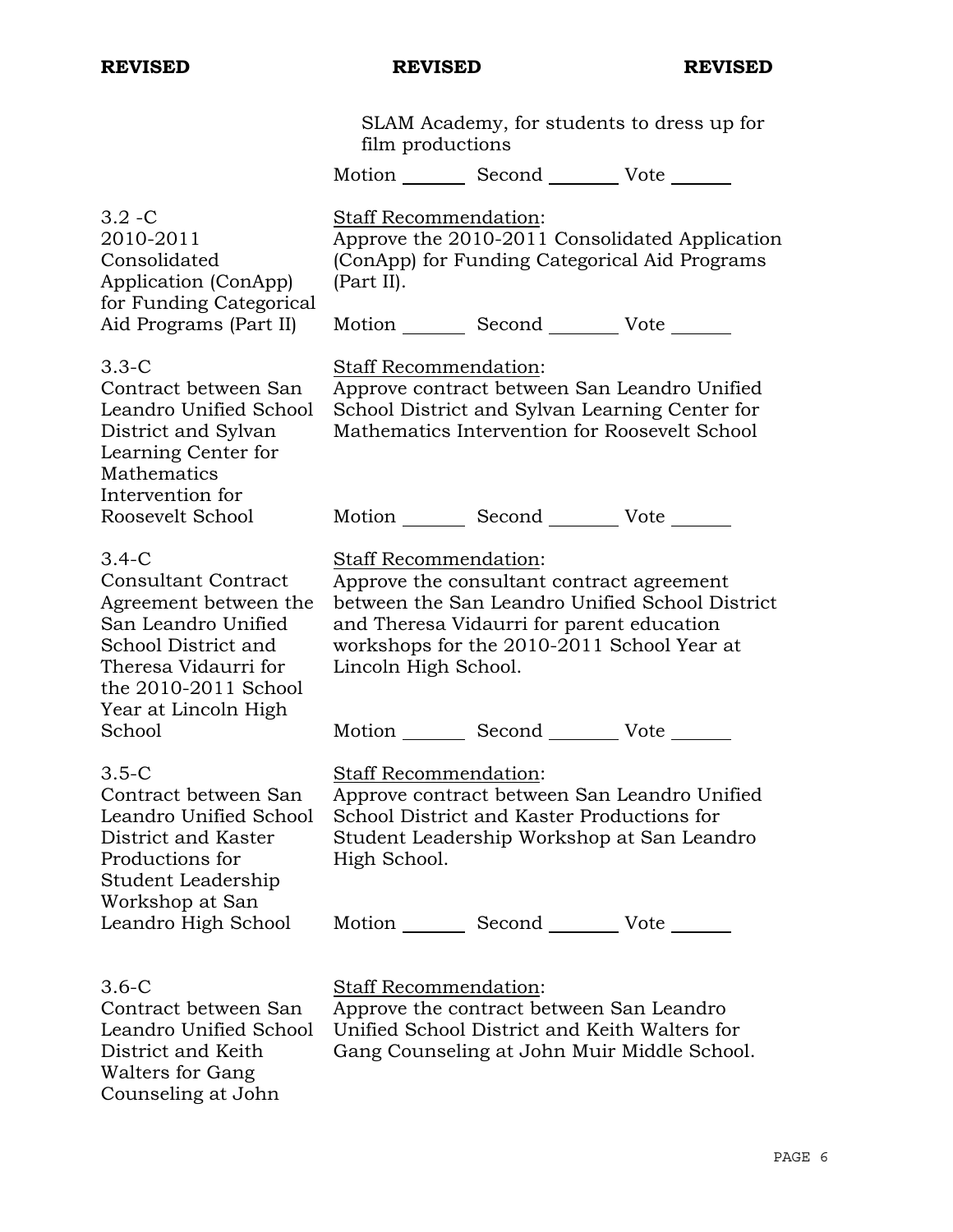| <b>REVISED</b>                                                                                 | <b>REVISED</b>                                                                                                                                                                                   | <b>REVISED</b> |
|------------------------------------------------------------------------------------------------|--------------------------------------------------------------------------------------------------------------------------------------------------------------------------------------------------|----------------|
| Muir Middle School                                                                             | Motion Second Vote                                                                                                                                                                               |                |
| <b>Business Operations</b>                                                                     |                                                                                                                                                                                                  |                |
| $4.1 - C$<br>Resolution $#11-07$ to<br>Declare Certain<br>Equipment Surplus<br>and/or Obsolete | Staff Recommendation:<br>Adopt Resolution #11-07 to declare certain<br>equipment surplus and/or obsolete due to the age<br>and condition of the designated equipment.                            |                |
|                                                                                                | Motion _________ Second __________ Vote _______                                                                                                                                                  |                |
| $4.2-C$<br>Contract for IT<br>Consultant - Robert<br>"Bo" Orloff                               | Staff Recommendation:<br>Approve the IT consultant contract for Robert "Bo"<br>Orloff at Bancroft Middle School.<br>Motion _________ Second __________ Vote _______                              |                |
| Facilities and Construction                                                                    |                                                                                                                                                                                                  |                |
| $5.1-C$<br>D.L. Falk Construction<br>Contract for the San                                      | Staff Recommendation:<br>Change Order #3 to the Approve Change Order #3 in the amount of<br>\$30,672, to the construction contract with D.L.<br>Falk Construction. Inc. for the San Leandro High |                |

Contract for the San Leandro High School (SLHS) Career Technical Education (CTE) Project

ic. for the San Leandro High School Career Technical Education project, a 0.7% increase to the prior construction contract amount of \$4,522,119.

Motion Second Vote

5.2-C

Amendment #6 to the AEDIS Architects Design Services Contract to add Redesign of the Electrical Service for the Career Technical

## Staff Recommendation:

Approve Amendment #6 for \$11,583 to the AEDIS Architects Design Services contract to add redesign of the electrical service for the Career Technical Education (CTE) building trades and construction wood shop project.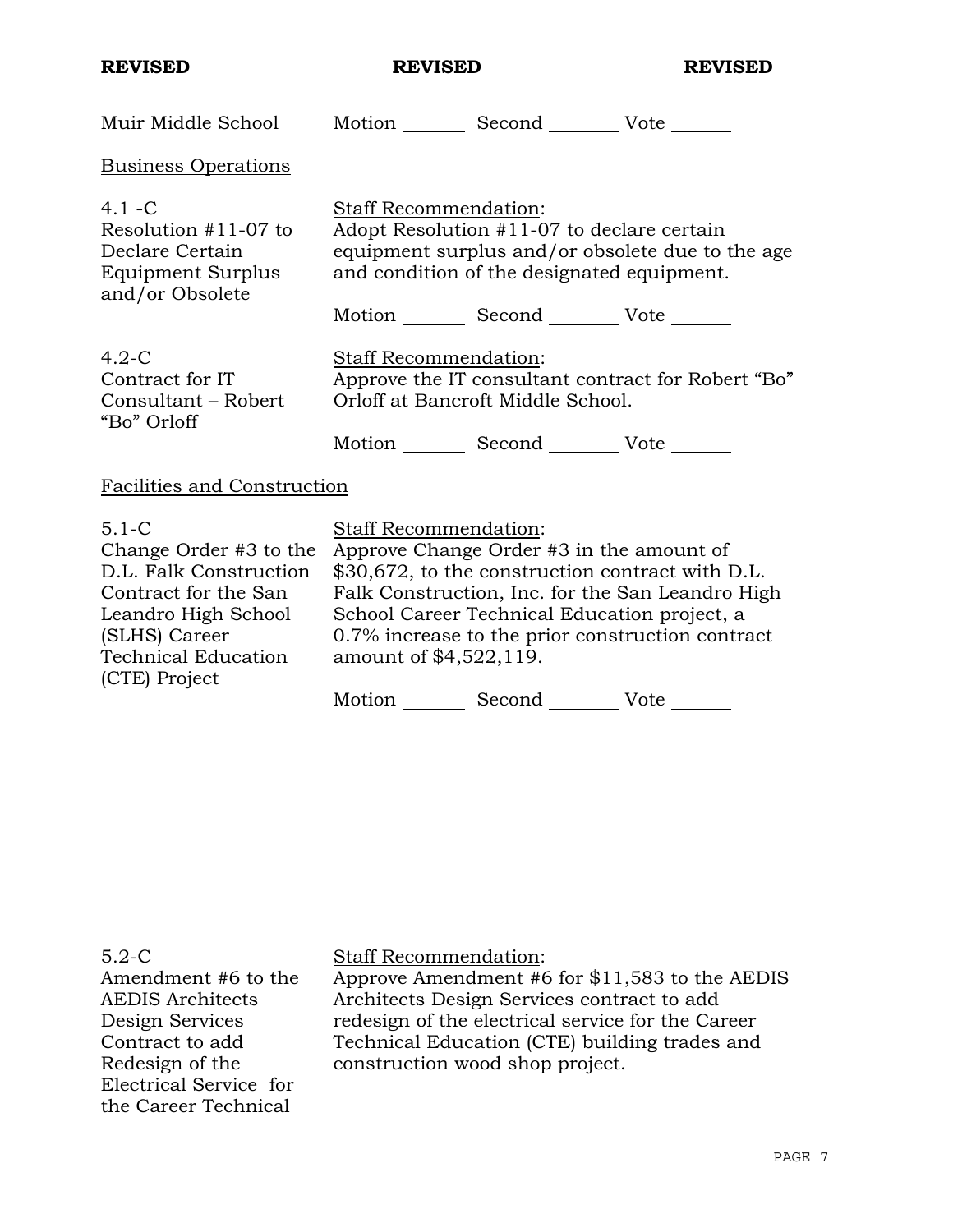| <b>Education Building</b><br>Trades and<br><b>Construction Wood</b><br>Shop Project                                                                                                                | Motion _________ Second __________ Vote _______                                                                                                                                                                                                                                                            |
|----------------------------------------------------------------------------------------------------------------------------------------------------------------------------------------------------|------------------------------------------------------------------------------------------------------------------------------------------------------------------------------------------------------------------------------------------------------------------------------------------------------------|
| $5.3-C$<br>Amendment #3 to the<br>Vista Environmental<br>Consulting<br><b>Professional Services</b><br>Agreement for the San<br>Leandro High School<br>(SLHS) Career<br><b>Technical Education</b> | Staff Recommendation:<br>Amendment #3 in the amount of $$28,750$ to the<br>Vista Environmental consulting professional<br>services agreement for the San Leandro High<br>School Career Technical Education project.                                                                                        |
| (CTE) Project                                                                                                                                                                                      | Motion _________ Second __________ Vote _______                                                                                                                                                                                                                                                            |
| $5.4 - C$<br>Change Order #2 to the<br><b>Construction Contract</b><br>with Cal-Bay<br>Construction, Inc. for<br>the Port Window<br>Replacement Project<br>Phase Two                               | Staff Recommendation:<br>Change Order $#2$ , in the amount of \$4,471, to the<br>construction contract with Cal-Bay Construction<br>Inc. for the Port of Oakland window replacement<br>project phase two, a 2.3% increase to the prior<br>construction contract amount of \$195,302.<br>Motion Second Vote |
| $5.5-C$<br>Change Order #6 to the<br>Zolman Construction<br>and Development Inc.<br>Contract for the San<br>Leandro Arts<br><b>Education Project</b>                                               | <b>Staff Recommendation:</b><br>Change Order #6 in the amount of $$222,764$ to<br>the Zolman Construction and Development Inc.<br>contract for the San Leandro Arts Education<br>Center, a 1.6% increase to the prior contract<br>amount of \$13,999,986.                                                  |
|                                                                                                                                                                                                    | Motion ________<br>Second<br>Vote                                                                                                                                                                                                                                                                          |

# **9:30-9:50 p.m. ACTION ITEMS**

These items are presented for action at this time. Some may have been reviewed at a previous meeting.

Human Resources

| $2.1-A$             | <b>Staff Recommendation:</b>                                              |
|---------------------|---------------------------------------------------------------------------|
| Adoption of the San | Approve the adoption of the San Leandro Unified                           |
|                     | Leandro Unified School School District Initial Proposal to the California |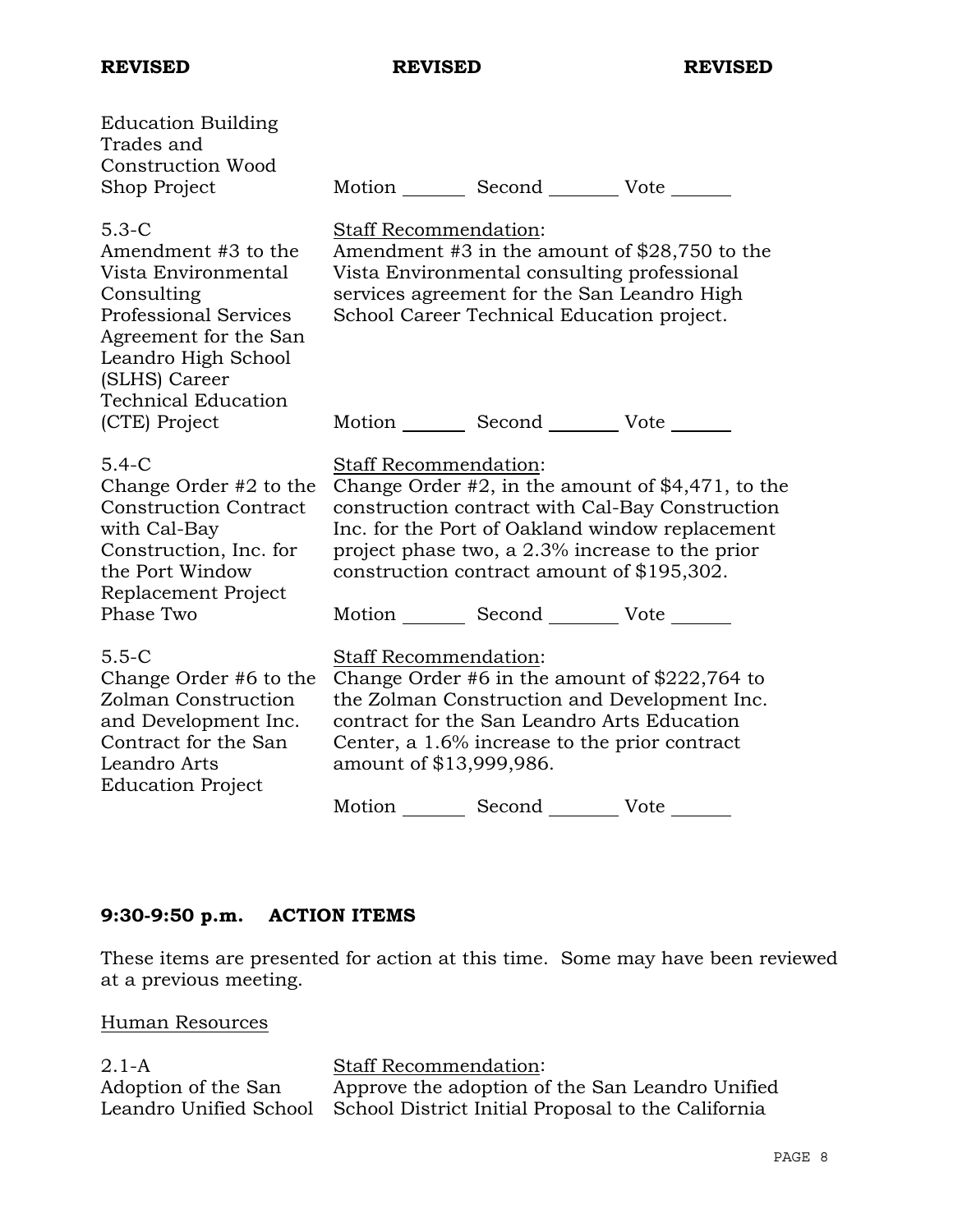| District Initial Proposal<br>to the California School            | School Employees Association (CSEA) Chapter<br>#94. |                                                                                                                  |                                                                                                                                                         |
|------------------------------------------------------------------|-----------------------------------------------------|------------------------------------------------------------------------------------------------------------------|---------------------------------------------------------------------------------------------------------------------------------------------------------|
| <b>Employees Association</b><br>(CSEA) Chapter #94               |                                                     |                                                                                                                  | Motion _________ Second __________ Vote _______                                                                                                         |
| <b>Educational Services</b>                                      |                                                     |                                                                                                                  |                                                                                                                                                         |
| $3.1-A$<br>Recommendation from<br>the Administrative<br>Panel    | Staff Recommendation:<br>$10/11$ .                  | Approve the Administrative Panel's                                                                               | recommendation for expulsion for student E15-                                                                                                           |
|                                                                  |                                                     |                                                                                                                  | Motion _________ Second __________ Vote _______                                                                                                         |
| $3.2-A$<br>Proposed Stipulated<br><b>Expulsion Order</b>         | Staff Recommendation:                               | expulsion order for student $E16-10/11$ .                                                                        | Approve the recommendation from the Director of<br>Student Support Services for the stipulated                                                          |
|                                                                  |                                                     |                                                                                                                  | Motion _________ Second __________ Vote _______                                                                                                         |
| $3.3-A$<br>Proposed Stipulated<br><b>Expulsion Order</b>         | Staff Recommendation:                               | expulsion order for student E22-10/11.                                                                           | Approve the recommendation from the Director of<br>Student Support Services for the stipulated                                                          |
|                                                                  |                                                     |                                                                                                                  | Motion _________ Second __________ Vote _______                                                                                                         |
| $3.4-A$<br>Proposed Stipulated<br><b>Expulsion Order</b>         | Staff Recommendation:                               | expulsion order for student $E24-10/11$ .                                                                        | Approve the recommendation from the Director of<br>Student Support Services for the stipulated                                                          |
|                                                                  |                                                     |                                                                                                                  | Motion Second Vote                                                                                                                                      |
| $3.5 - A$<br>Recommendation for<br>Readmission from<br>Expulsion | Staff Recommendation:                               | expulsion for student E17-09/10 who has<br>satisfactorily completed the terms of their<br>comprehensive program. | Approve the recommendation from the Director of<br>Student Support Services for readmission from<br>rehabilitation plan and are eligible to return to a |
|                                                                  |                                                     |                                                                                                                  | Motion _________ Second __________ Vote _______                                                                                                         |
| $3.6-A$<br>Recommendation for                                    | <b>Staff Recommendation:</b>                        |                                                                                                                  | Approve the recommendation from the Director of                                                                                                         |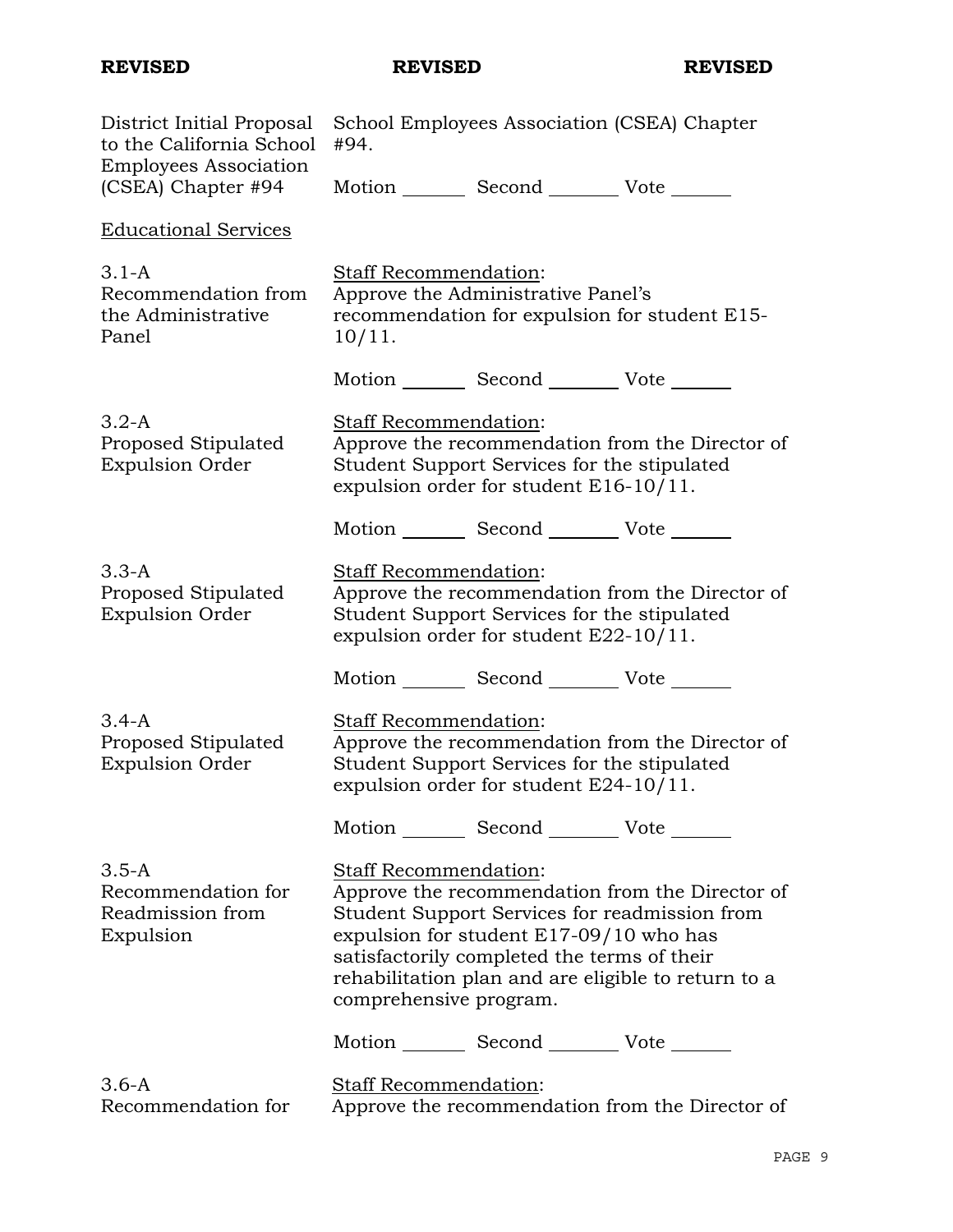| Readmission from<br>Expulsion                                    | Student Support Services for readmission from<br>expulsion for student E23-09/10 who has<br>satisfactorily completed the terms of their<br>rehabilitation plan and are eligible to return to a<br>comprehensive program.                                                                                                                                     |
|------------------------------------------------------------------|--------------------------------------------------------------------------------------------------------------------------------------------------------------------------------------------------------------------------------------------------------------------------------------------------------------------------------------------------------------|
|                                                                  | Motion _________ Second _________ Vote _______                                                                                                                                                                                                                                                                                                               |
| $3.7 - A$<br>Recommendation for<br>Readmission from<br>Expulsion | <b>Staff Recommendation:</b><br>Approve the recommendation from the Director of<br>Student Support Services for readmission from<br>expulsion for student *EOD05-09/10 who has<br>satisfactorily completed the terms of their<br>rehabilitation plan and are eligible to return to a<br>comprehensive program.<br>*EOD=Expelled from another school district |
|                                                                  | Second Vote<br>$Motion$ <sub>__________</sub>                                                                                                                                                                                                                                                                                                                |

## **9:50-10:05 p.m. DISCUSSION ITEMS**

These items may appear for action on the agenda of the next regular Board meeting.

2.1-D Introduce San Leandro Unified School District's Initial Proposal to the San Leandro Teachers' Association Staff Recommendation: The Board will discuss the San Leandro Unified School District's Initial Proposal to the San Leandro Teachers' Association. Initial Proposal will be Distributed on Feb. 8, 2011

## **10:05-10:10 p.m. INFORMATION ITEMS**

These items are intended to keep the Board informed on various District business matters which do not require action by the Board.

Business, Operations and Facilities

| $4.1-I$               | <b>Staff Recommendation:</b>                      |
|-----------------------|---------------------------------------------------|
| Investment Report for | The Board will receive for information and review |
| December 2010         | the Investment Report for the month of December   |
|                       | 2010.                                             |

### **ADDITIONAL SUGGESTIONS AND COMMENTS FROM BOARD MEMBERS**